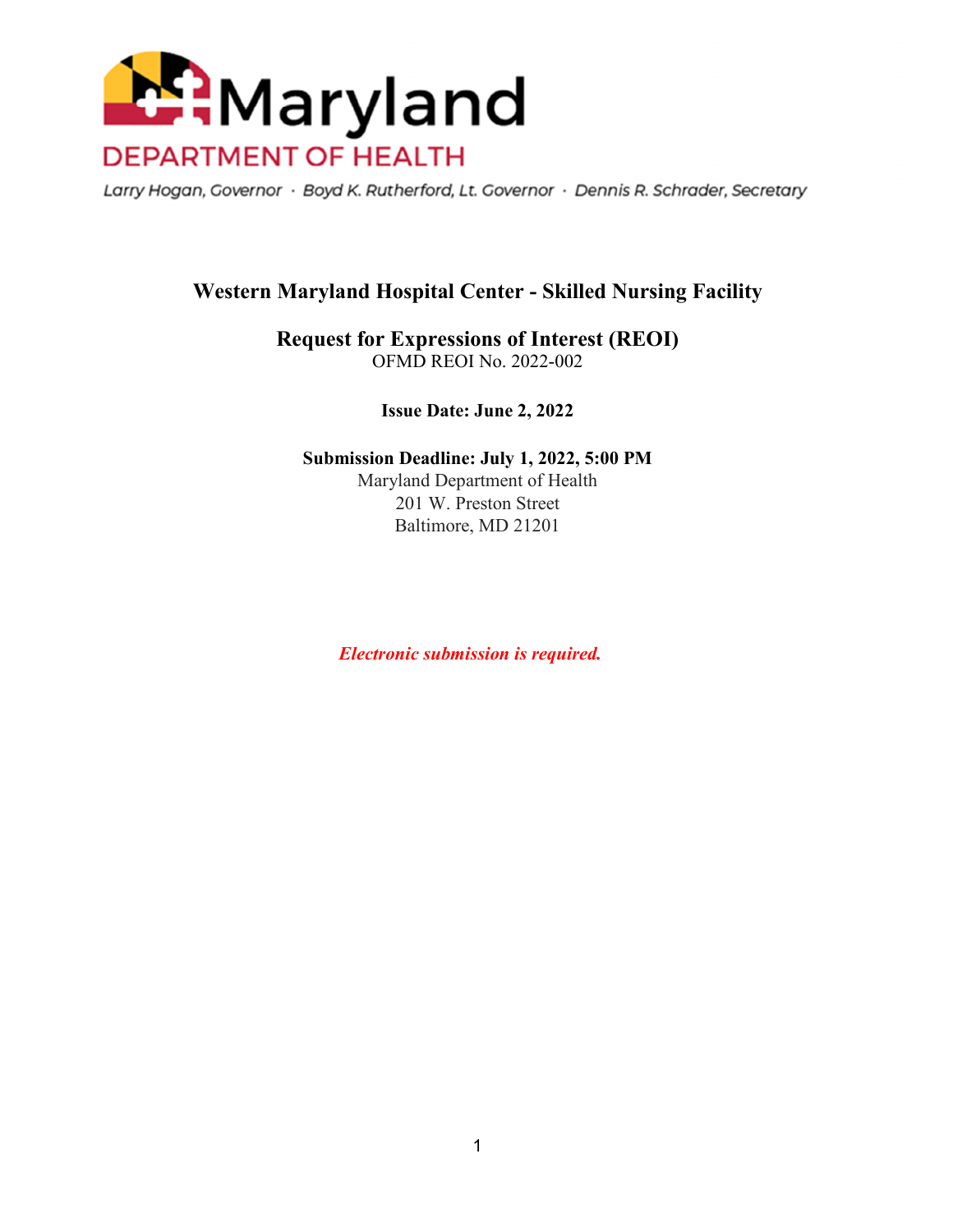# **TABLE OF CONTENTS**

| H.              |  |
|-----------------|--|
|                 |  |
|                 |  |
|                 |  |
| $\mathcal{C}$ . |  |
|                 |  |
| Ε.              |  |
| F <sub>r</sub>  |  |
|                 |  |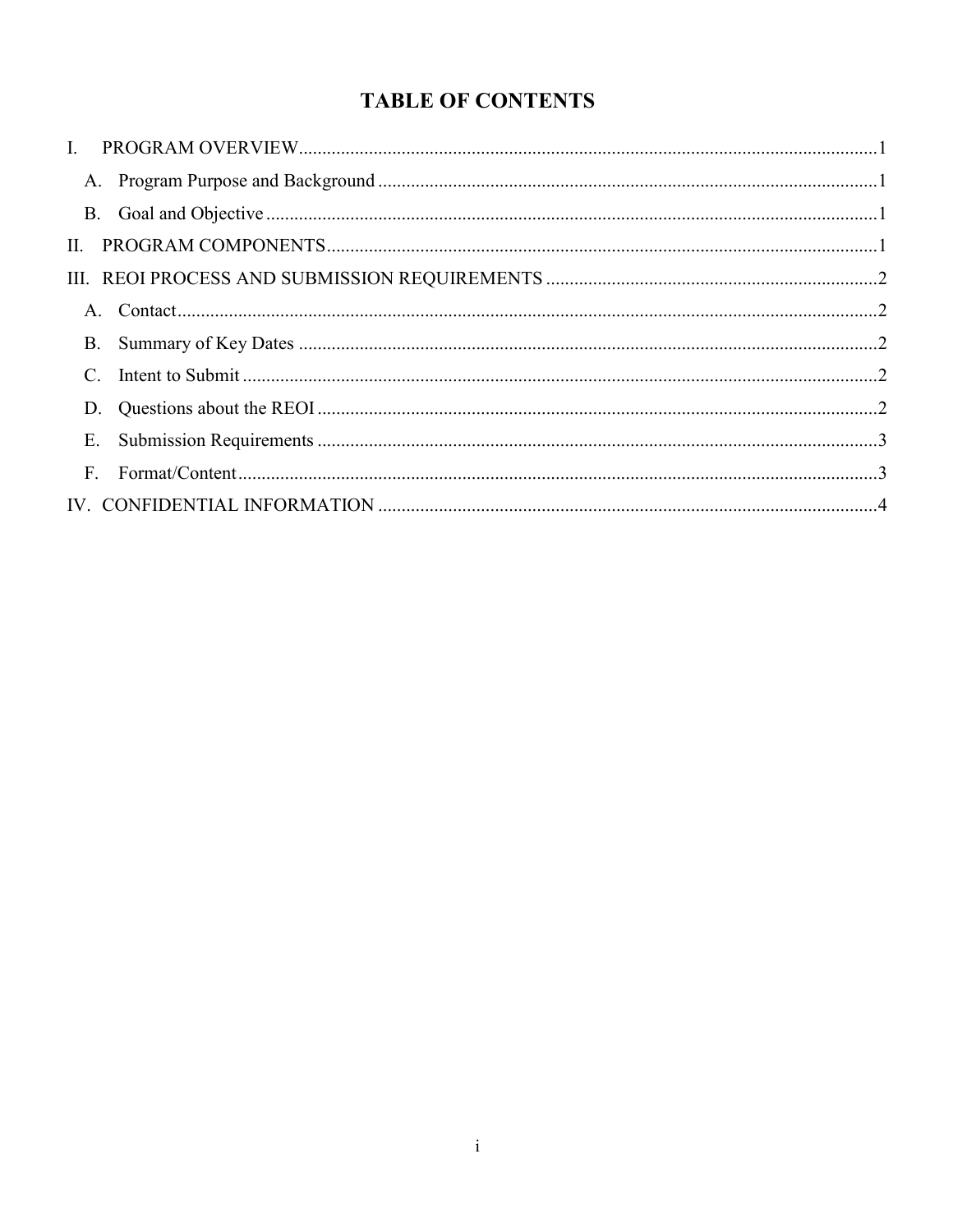#### **I. PROGRAM OVERVIEW**

### **A. Program Purpose and Background**

The Maryland Department of Health ("MDH") is committed to promoting lifelong health and wellness for all Marylanders and is developing a framework in which it can continue to operate a Skilled Nursing Facility ("SNF") Program ("Program") in western Maryland. MDH is seeking to utilize available capacity at regional facilities to provide services in a modern healthcare setting in line with current standards of care.

Western Maryland Hospital Center ("WMHC") is an MDH facility that was originally designed as an acute care hospital when it opened in 1957. Since its opening more than 60 years ago, WMHC has adapted to the region's changing medical needs. WMHC has long been used as a SNF to provide care for patients. Today, patient care continues to evolve and less demand for this facility has resulted in its underutilization.

The purpose of this Request for Expression of Interest ("REOI") is to invite expressions of interest ("Expression of Interest") from community providers and hospitals (collectively referred to as "Providers") to collaborate with MDH to identify the current SNF capacity available in western Maryland (including Allegany, Frederick, Garrett, and Washington Counties) and provide recommendations to help inform on the eventual transition of the Program currently being provided at WMHC.

#### **B. Goal and Objective**

The goal is to identify Providers who are interested in collaborating with MDH to design a system to support the Program currently located at the Western Maryland Hospital Center. The objective is to transition the Program to a modern facility while maintaining the same levels of care to gain efficiencies in the care of patients and overall operating expenses.

Based on the responses from the REOI, MDH will work to develop a Request for Proposals ("RFP") that outlines the programmatic requirements, ensures continuity of the Program, and, most importantly, ensures a high standard of patient care.

# **II. PROGRAM COMPONENTS**

Skilled Nursing Facilities provide both short-term treatment for rehabilitation from an illness or injury and long-term treatment for patients who need a high level of care on a frequent or constant basis due to a chronic medical condition.

MDH is committed to providing a high standard of care for long-term skilled nursing for the benefit of Marylanders. This the REOI is being issued to obtain Expressions of Interest from qualified and experienced Providers for a broad range of long-term quality skilled nursing services, including, but not limited to:

- Developing, implementing and maintaining all standard policies and procedures necessary for skilled nursing care in accordance with federal, State, and The Joint Commission accreditation standards;
- Developing, implementing and maintaining a program designed to nurture SNF patients, as well as take care of their medical needs;
- Implementing leading edge, quality skilled nursing care in a modern facility that emulates a home-like environment;
- Retaining skilled nursing beds to meet current and future needs;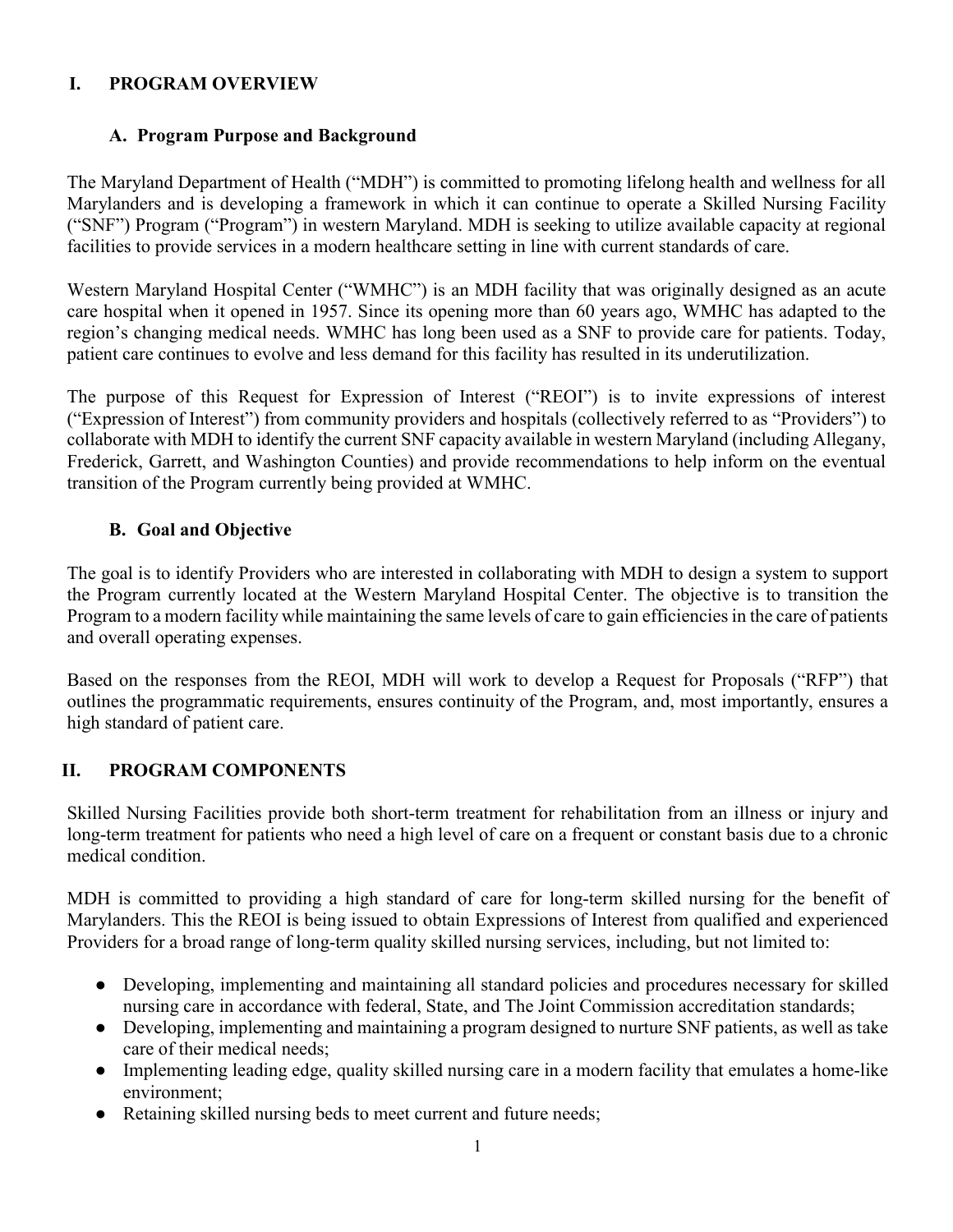- Ensuing diversity and inclusiveness and open doors to all;
- Creating opportunities for the MDH workforce currently working with SNF patients; and
- Ensuring fiscal responsibility and financial sustainability.

#### **III. REOI PROCESS AND SUBMISSION REQUIREMENTS**

#### **A. Contact**

Refer all questions, and send all materials to:

Attention: Alison Barry Maryland Department of Health Office of Facilities Management and Development 201 W. Preston Street Baltimore, MD 21201 Phone: (410) 767-6819 Email: alison.barry@maryland.gov

#### **B. Summary of Key Dates**

- Informational webinar: Wednesday, June 8, 2022
- Intent to Submit deadline: Thursday, June 9, 2022
- Final date to submit questions via email: Monday, June 13, 2022
- Answers to questions returned: Friday, June 17, 2022
- REOI submission deadline: Friday, July 1, 2022, 5:00 p.m.

# **C. Intent to Submit**

Interested Providers must submit the Intent to Submit notification by the date indicated in Section III.B. above. Providers must send an e-mail to the attention of the contact in Section III.A. above with the following information:

- Name of Provider's designated project contact for purposes of the submission;
- Contact information, including at minimum, name, organization, address, phone number, and email address; and
- A statement indicating the Provider's Intent to Submit an Expression of Interest.

#### **D. Questions about the REOI**

Providers with questions about the REOI should forward them via email to the contact from Section III.A by the deadline set forth in Section III.B. MDH will redact identifying marks from the email and forward the original question, with an answer, to all Providers who registered during the Intent to Submit process. MDH will not respond to questions by telephone or in person.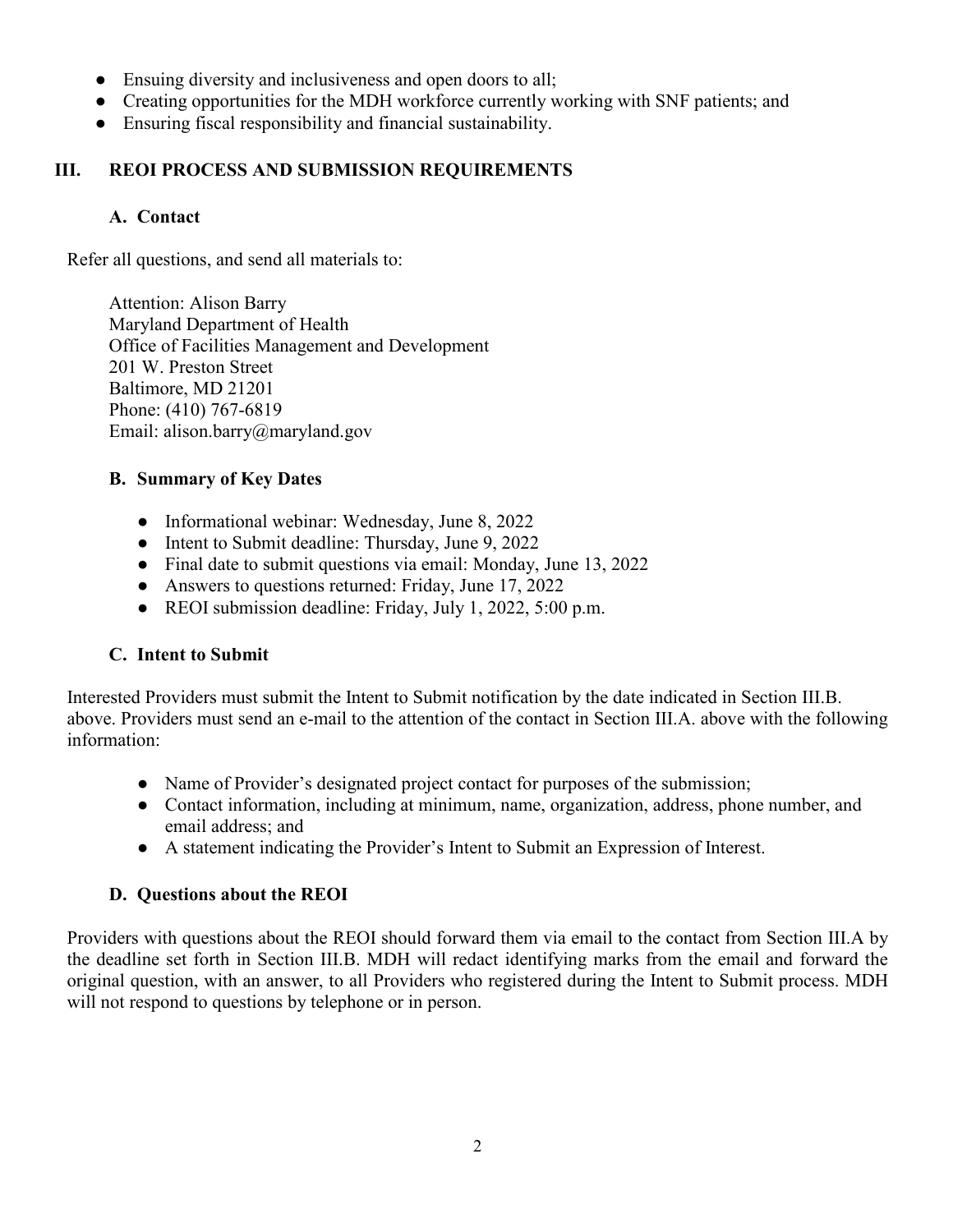#### **E. Submission Requirements**

Providers must submit one electronic copy of their Expression of Interest by the date indicated in Section III.B. above to the attention of the contact in Section III.A.

An electronic copy is defined as an emailed version of the document in PDF file format. Other file formats will not be accepted.

# **F. Format/Content**

For uniformity, all submissions should contain the following content, organized according to the headings in this section.

General: The Provider's name must appear in the upper right-hand corner of each page and each page should be numbered consecutively.

Cover Page: Containing legal name, address and contact information for the Provider.

Content: Submission must include, at a minimum:

- i. **Overview:** A description of proposed services.
- ii. **Program/Service Description or Summary:** Submit a clear and concise narrative of what the Provider's proposed replacement program will deliver including a detailed description of currently available and proposed services; availability and type of beds; currently available and proposed ADA-complaint locations; detailed descriptions of living space(s), resident activities, and resident policies and procedures; and staffing structure. The program description should address the following components:
	- Administration/Management/Human Resources
	- Nursing/Resident Care
	- Dietary Services/Housekeeping
	- Facility Maintenance, Operations, Safety and Security
	- Social and Behavioral Services
	- Transportation/Fleet Services, Scheduling
	- Ancillary and Additional Contracted Services
	- Somatic and other Medical Specialty Services, if applicable
	- Proposed Bed Capacity
	- Staffing Matrix
- iii. **Timeline**: Provide a detailed proposed timeline, including projected dates for all activities and projects including, but not limited to planning, staff hiring, and operations.
- iv. **Provider Expertise**: Description of Provider expertise and organizational capacity to provide services, including:
	- Medicaid/Medicare certification
	- State of Maryland accreditation and licensure
	- The Joint Commission accreditation and certification
	- Prior and current experience operating a SNF